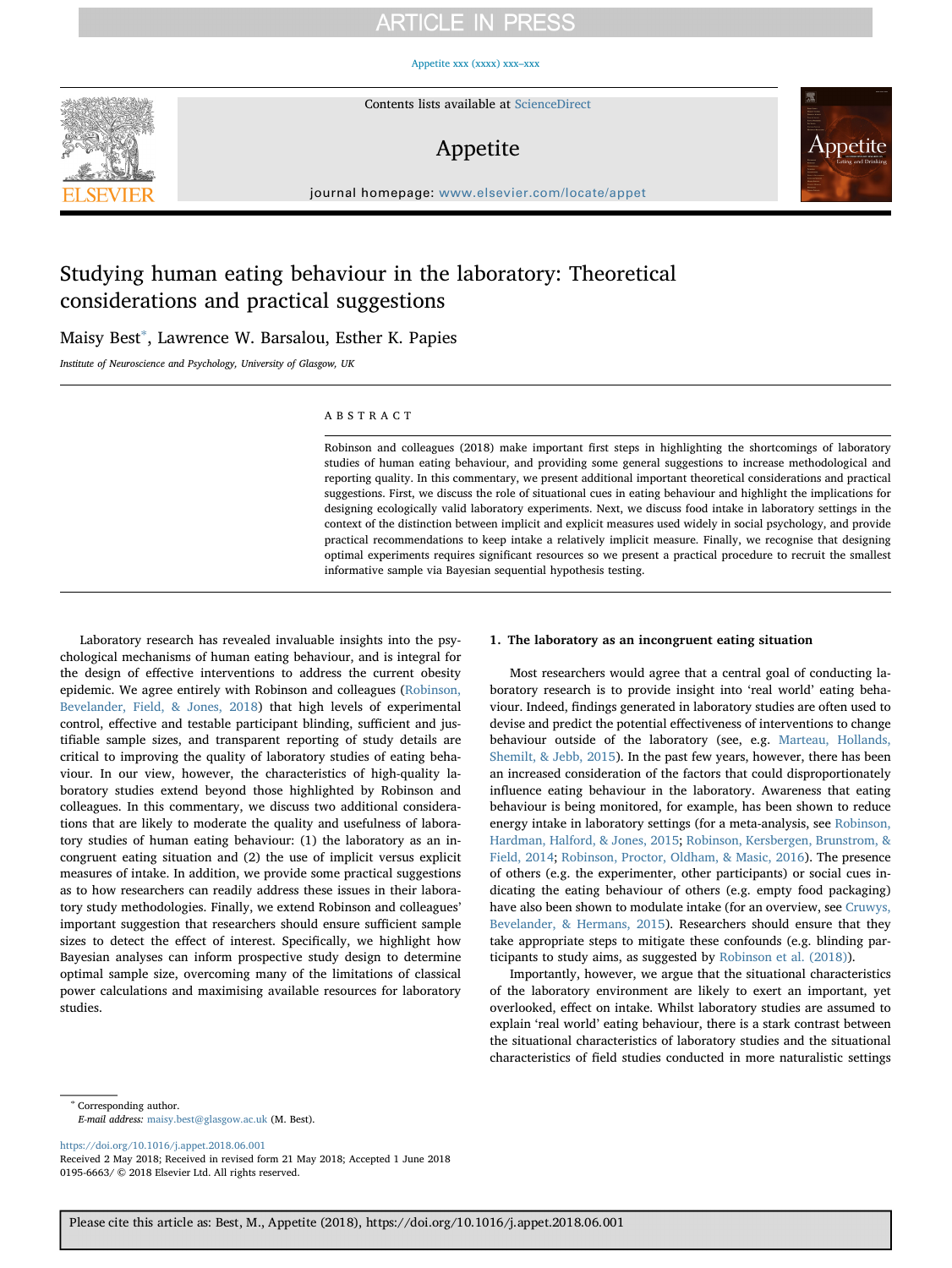(e.g. in the restaurant; [Papies & Veling, 2013](#page-4-6)). We argue that this is a major shortcoming of research into human eating behaviour.

Whilst conducting research in traditional laboratory settings affords researchers high experimental control, we argue that it substantially reduces the extent to which laboratory research captures authentic eating behaviour. Crucially, conducting eating research in the laboratory ignores the effects of the typical consumption situation on the desire and motivation to consume and, as a consequence, ignores the effect of the consumption situation on the amount consumed. Recent work on how people represent food demonstrates that people readily think about food in terms of the situational cues associated with consumption (e.g. [Papies, 2013](#page-4-7); see also; [McRae, Cree, Seidenberg, &](#page-4-8) [McNorgan, 2005\)](#page-4-8). When instructed to generate "features that are typically true" of a series of food products in a feature-listing task, consumers spontaneously represented food products in terms of the place in which the food is typically consumed (e.g. "on the sofa"), the people present (e.g. "with friends"), the time of consumption (e.g. "evening"), and the event in which the food is consumed (e.g. "party"), especially if the food was considered to be tempting (e.g. crisps; [Papies, 2013](#page-4-7)). Importantly, the percentage of situational features generated by participants was positively associated with explicit tastiness ratings and desire to consume the foods ([Papies, 2013](#page-4-7); see also; [Keesman et al.,](#page-4-9) [2018\)](#page-4-9). This suggests that the representation of food in terms of situational features can motivate consumption.

The role of situational features in predicting desire for tempting and rewarding food follows directly from the Grounded Cognition Theory of Desire ([Papies & Barsalou, 2015;](#page-4-10) [Papies, Best, Gelibter, & Barsalou,](#page-4-11) [2017\)](#page-4-11). The central premise of this theory is that, for any given experience, situational cues are integrated into complex, associative, multi-modal representations, so-called 'situated conceptualisations'. The situational cues represented within a situated conceptualisation could include, for example, the actions, emotions, or bodily states experienced in a given situation, alongside various other sources of information, such as sensory input, interoceptive states, cognitions, goals, information about time and space, and representations of the objects and people present ([Barsalou, 2003,](#page-3-0) [2016a,](#page-3-1) [2016b;](#page-3-2) [Papies & Barsalou,](#page-4-10) [2015\)](#page-4-10). Whilst eating crisps on a Friday evening in front of the TV, for example, consumers may encode a situated conceptualisation that includes the action of reaching for the crisps, the sensory input from the TV screen, the people present, the bodily sensations of sitting on the sofa, the time of day, and so on. Importantly, according to the Grounded Cognition Theory of Desire, encountering any of these situational cues on future occasions can reactivate the stored situated conceptualisation from long-term memory, leading to increased desire and motivation to consume the food (for a review of relevant work in consumer behaviour, see [Papies et al., 2017\)](#page-4-11).

When applied to eating research, it follows that situational features of the laboratory environment likely constitute a strong influence on behaviour. Specifically, if there is a large mismatch between the situation in which eating behaviour is studied in the laboratory (e.g. the testing cubicle or room) and the situation in which the food is typically consumed (e.g. at home sitting on the sofa), the effects of previous consumption experiences in motivating consumption will be diminished or even eliminated in the laboratory setting. Thus, the extent to which the laboratory study captures 'real-world' eating behaviour would be reduced significantly. Consistent with this idea, recent work from our lab has shown that instructing participants to immerse themselves in a situation that is incongruent with the typical consumption situation for a given food or drink reduces participants' desire, ability to imagine consuming the food or drink, and salivation (as a physiological measure of the preparedness to eat), relative to when participants are instructed to immerse themselves in a context that is congruent with consumption ([Best & Papies, 2018;](#page-4-12) [Papies & Best, 2018](#page-4-13); [van Stekelenburg, Smeets, Zandstra, Dijksterhuis, & Papies, 2018\)](#page-4-14).

A number of practical suggestions to improve laboratory studies of eating behaviour follow from this theoretical approach. First and

foremost, developing standardised procedures to reduce the incongruity between the situational setting in which eating behaviour is studied in the laboratory and the situation in which the food is typically consumed is a key priority for the field of human eating behaviour. Reducing situational incongruity in the laboratory could be achieved by (1) instructing participants to imagine or cognitively immerse themselves in a situation in which the food is typically consumed (including non-food filler items or task instructions to reduce attention to the food itself; see below), (2) incorporating features of the typical consumption situation into the laboratory setting (e.g. the inclusion of physical cues; as in the use of a 'mock bar' in studies of alcohol consumption, see e.g. [Field &](#page-4-15) [Jones, 2017\)](#page-4-15), or (3) using pictorial food stimuli that depict the food item in the situation in which it is typically consumed. Secondly, we recommend that researchers control the time of day in which the intake is measured, such that data collection occurs at the time in which the selected food item is typically consumed ([Haynes, Kemps, & Mo](#page-4-16)ffitt, [2016\)](#page-4-16). This may be particularly important to consider in single-session laboratory studies in which data collection typically occurs within a wide time window (e.g. 1–5pm) than in studies in which multiple measures of intake are obtained at typical meal times (e.g. breakfast, lunch, dinner). Finally, we suggest that the situational features present in the laboratory context in which data were collected, and the match between these features and typical consumption of the foods in question are clearly reported.

#### 2. Laboratory food intake as an implicit or explicit measure

Whilst collecting data in laboratory settings may reduce the desire and motivation for consumption, another consequence is that conclusions based on laboratory research may underestimate the role of automatic processes involved in 'real world' eating. Research in the habits literature has shown that exposure to situational cues associated with habitual behaviours constitute strong predictors of engagement in implicit, automatic behaviours (for an overview, see [Best & Papies, 2017](#page-4-17)). Individuals who frequently consume popcorn during visits to the movie theatre, for example, eat more popcorn than individuals who rarely consume it, even when the popcorn is stale and thus not particularly enjoyable to consume ([Neal, Wood, Wu, & Kurlander, 2011\)](#page-4-18). Importantly, the observed increase in stale popcorn consumption for the strong-habit consumers was observed in a movie theatre context but not in a campus meeting room. Thus, it seems likely that situational cues present in the movie theatre elicited a learned habitual (implicit) consumption response. It follows that intake in laboratory environments could arise via more deliberative processes than in 'real world' settings due to the absence of situational cues that would otherwise elicit habitual, implicit consumption. Next, we consider in more detail whether food intake can be considered an implicit or explicit measure in the laboratory.

The distinction between implicit and explicit measures in psychological research has improved our understanding of the conditions under which participants' motivation to control their behaviour can affect measurement outcomes. This distinction is highly relevant for eating behaviour as a socially sensitive topic, especially for individuals who try to regulate their intake. Implicit measures are defined as outcomes of measurement procedures caused by the to-be-measured attribute in an automatic manner ([De Houwer, Teige-Mocigemba, Spruyt,](#page-4-19) [& Moors, 2009](#page-4-19)), and do not rely on conscious awareness of the measurement process, cognitive resources, goals, or substantial amounts of time on the part of the participant. An attitude measure obtained by administering a reaction-time affective priming task, for example, can be considered implicit to the degree that it operates quickly, without participants' effort, goals to evaluate, or awareness of the measurement ([De Houwer et al., 2009;](#page-4-19) [Fazio & Olson, 2003\)](#page-4-20). With explicit measures, on the other hand, participants are typically aware of the measurement process, their goals can affect the measurement outcome, and the measurement process requires time and cognitive resources.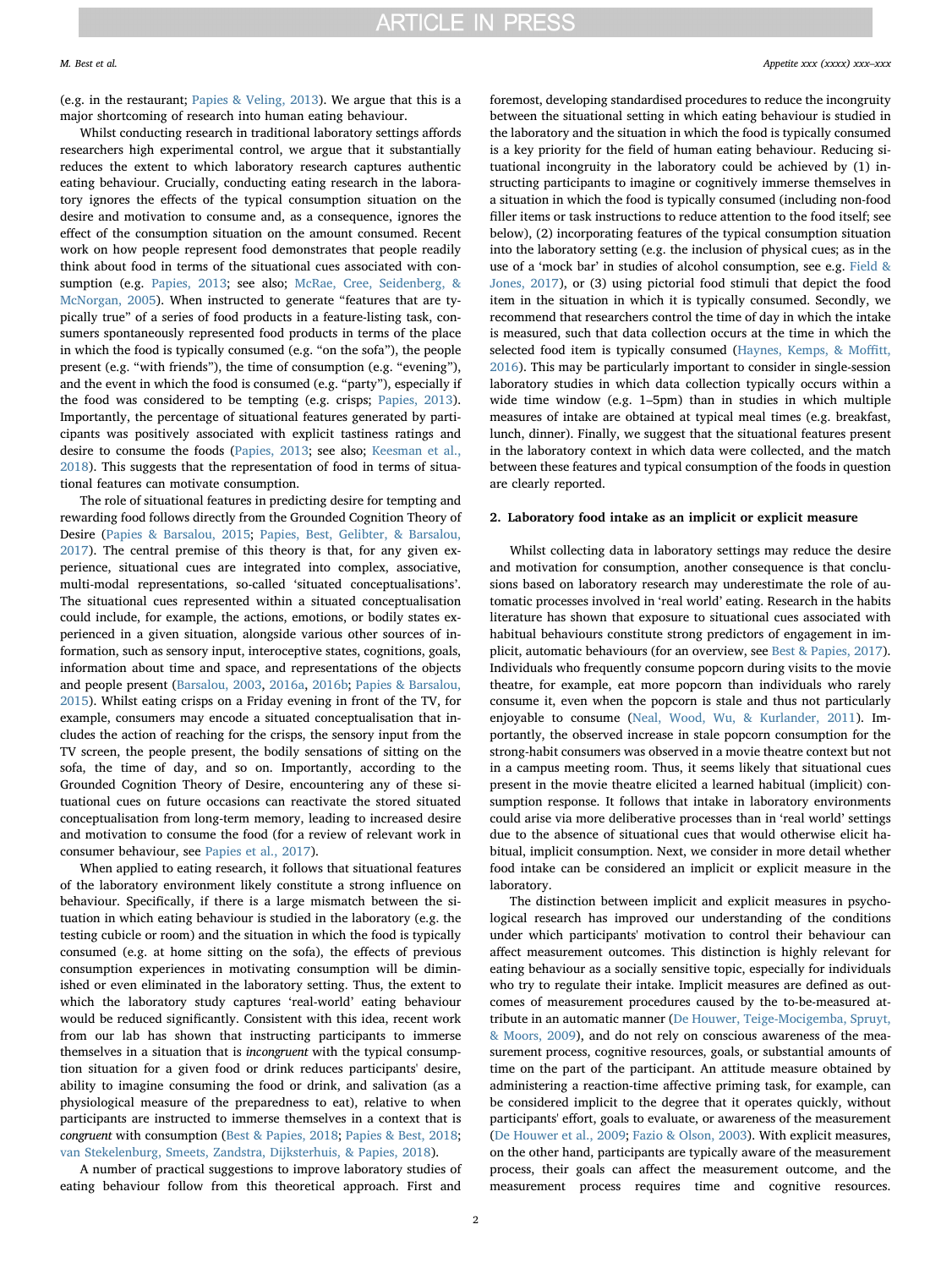Importantly, most measurement procedures can be considered to have some, but not all, features of automaticity. Implicit and explicit measures should not be seen as a simple dichotomy. In addition, researchers should always specify which features of automaticity are relevant for a given measure that is labelled as 'implicit' (see e.g., [De Houwer et al.,](#page-4-19) [2009\)](#page-4-19).

For laboratory studies of human eating behaviour, we argue that it is important to consider whether intake constitutes an implicit or an explicit measure of the underlying construct in question. Whilst participants may be aware of their liking for a given food, for example, they may be less aware of the extent to which liking affects their intake. At the same time, participants will inevitably have some degree of control over their intake and so could deliberately eat less if, for example, they consider it socially appropriate to do so. Thus, participants' conscious goals could moderate the ways in which variables, such as liking, are translated into the measurement outcome. In other words, food intake can be argued to be an implicit measure in terms of resources and awareness but not, per se, with regards to the effects of conscious goals on the measurement process.

Here, we suggest a number of ways in which researchers can keep the measure of intake as implicit as possible to maximise the value of laboratory studies. As eating behaviour is often a socially sensitive issue, individuals who are aware that intake is measured may deliberately control their intake. This is problematic as it affects intake for reasons unrelated to the variables manipulated (see also [Robinson,](#page-4-2) [Hardman, Halford, & Jones, 2015;](#page-4-2) [Robinson et al., 2014\)](#page-4-3), and also because the motivation to control intake may vary systematically with characteristics that are of interest to the researchers (e.g. dietary restraint), thus confounding research results. This possibility has several methodological and practical implications. Most generally, research findings are less likely to be systematically affected by this variable if researchers can prevent participants from being motivated to consciously control their intake in the first place. To achieve this, participants should ideally not be aware that intake is being measured. In other words, as long as the socially sensitive nature of the behaviour of interest is not salient, participants will be less motivated to behave in a socially desirable way, and food intake can be regarded as relatively implicit measure. [Robinson et al. \(2018\)](#page-4-0) suggest participant blinding to experimental manipulations and hypotheses as one important feature of laboratory studies that is often under-reported or underused. Next, we suggest additional ways that researchers can reduce the chances of participants being motivated to control their intake at several different stages of an experiment.

#### 2.1. Design

Participants' awareness of the manipulations and measures of interest are likely to increase with their exposure to them and with multiple measures of intake. As a result, manipulating critical variables between participants, rather than within participants, will help to reduce the likelihood that participants become aware that food intake is being influenced and assessed. At the same time, between-participants designs typically require much larger sample sizes than within-participants designs, and reduce control over potentially confounding between-groups differences. Controlling features of the consumption situation and awareness that intake is being measured may also be more difficult in laboratory studies in which multiple measures of intake are obtained several times a times a day, week, or month. Therefore, the benefits of each design need to be carefully evaluated for each study. If using a within-participants design is the best option, the order of conditions should be counterbalanced and researchers should examine whether the condition order interacts with the effect of interest. We recognise that many studies are not sufficiently powered to detect the effects of trial-, measurement-, or condition- order (as a between-participants factor), but researchers might consider adding trial-, measurement- or condition- order as a covariate to examine the effects of the variable of interest on intake, whilst controlling for order effects and other potential confounds. Furthermore, researchers should also provide descriptive statistics as a function of each counterbalanced condition and measurement (if multiple intake measures were obtained) rather than just averaging over these.

#### 2.2. Recruitment and standardising appetite

During recruitment, potential participants are less likely to become aware of intake measurement if the study is not advertised as being about eating behaviour, if participants have not participated in an eating behaviour experiment in the same laboratory before, and if the researchers avoid instructions on fasting (or other similar) to explicitly standardise appetite. While we agree with [Robinson et al. \(2018\)](#page-4-0) that standardising appetite is important, we suggest that this can be realised in ways that prevent participant awareness of study goals. Specifically, we suggest that researchers assess participants' levels of experienced hunger and thirst at the beginning of the study. In order to do so unobtrusively, these questions can be intermixed with other questions, for example items on current mood and physical states (e.g., happy, excited, tired, hungry, irritated, calm; see e.g. [Robinson, te Raa, &](#page-4-21) [Hardman, 2015](#page-4-21); [Versluis, Papies, & Marchiori, 2015\)](#page-4-22). Levels of selfreported hunger can then be included as a covariate in analyses of food intake. Standardising pre-experiment hunger in this way may reduce participants' awareness of intake being measured relative to standardising pre-experiment consumption. This approach is especially useful if researchers also try to prevent participant awareness during the completion of laboratory tasks, as described next.

#### 2.3. Laboratory tasks and situational context

An important consideration for capturing implicit eating behaviour is the laboratory task selection and situational context. We suggest that researchers devise and implement tasks in the laboratory in which intake is an incidental component. Whilst we recognise that intake in the commonly used taste-test procedure is predicted by variables associated with consumption (e.g. hunger, liking; [Robinson et al., 2017](#page-4-23)), we argue that participants' awareness of intake being measured, as well as the focus on sensory properties of the food item in the taste-test procedure, likely override more subtle predictors of intake. We therefore suggest that researchers devise and adopt tasks in which eating is incidental and not the main focus of the task (e.g. intake during completion of another task or questionnaire). As a result, participants are likely to be less aware of their intake and, consequently, less motivated and able to monitor it (for a meta-analysis, see [Robinson et al., 2013\)](#page-4-24). Furthermore, the introduction of an additional task may have the beneficial outcome of reducing attention to features of the laboratory that are incongruent with the typical consumption situation (for a discussion of the role of contextual congruency on intake; see above).

### 3. Optimising data collection using Bayesian analyses: recruiting the smallest informative sample

We realise that conducting well-controlled laboratory studies that maintain high ecological validity with naïve participants and intake as a relatively implicit measure requires significant resources in terms of experimenter and participant time. Whilst we fully endorse Robinson and colleagues' suggestion that researchers ensure their studies have sufficient sample sizes, we argue classical power calculations do not readily afford researchers an effective tool to determine optimal sample size. Classical power analyses are often confounded by the requirement to pinpoint a true (or minimally interesting) effect size ([Gelman &](#page-4-25) [Carlin, 2014\)](#page-4-25). This is problematic because (1) relevant literature on which to determine a true effect size often does not exist or is not publicly available; (2) previous studies may suggest a range of possible effect sizes, and (3) even if the literature appears to converge on a single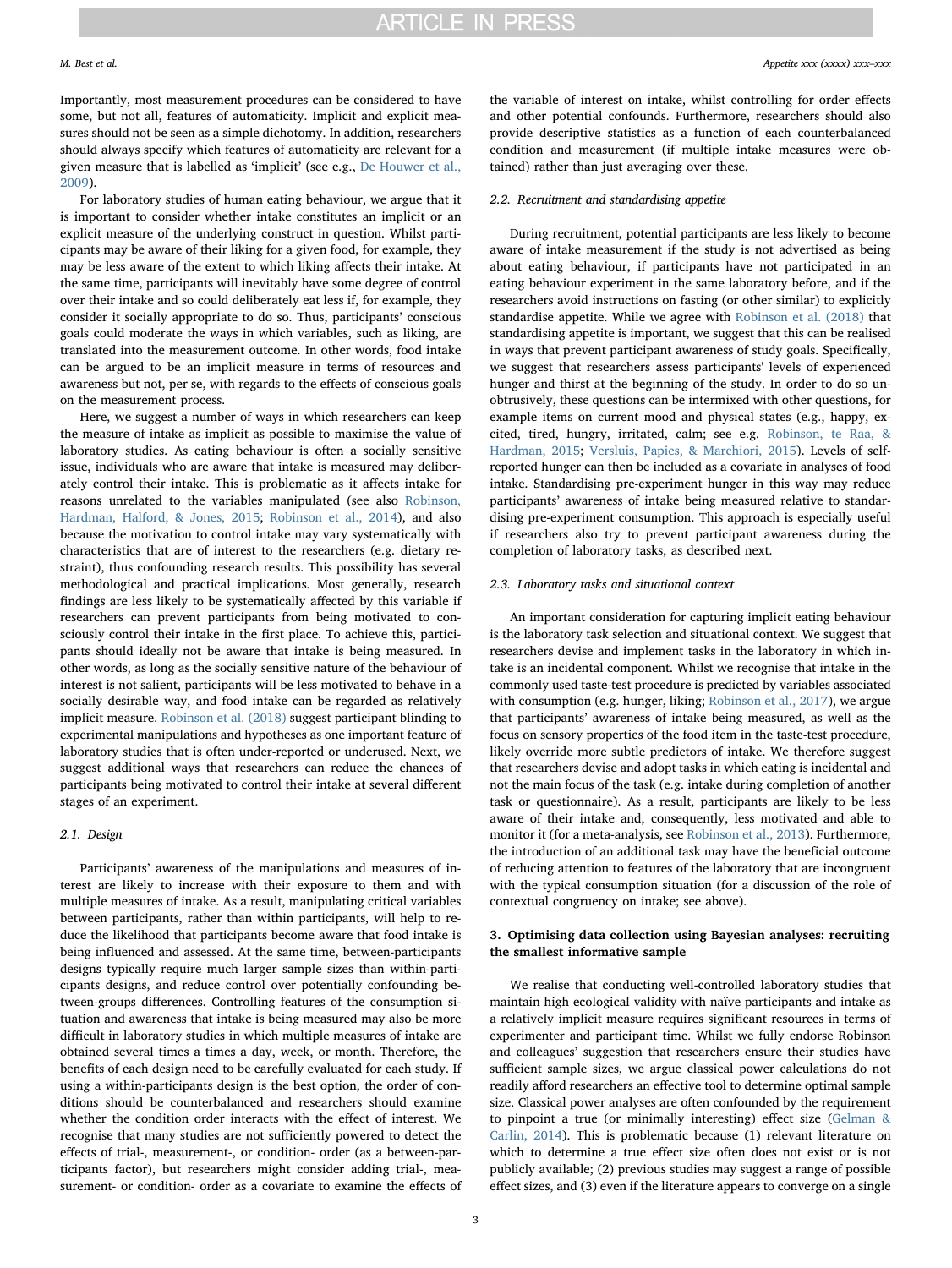effect size, there is no guarantee that this is the true effect size (e.g. due to publication biases, file-drawer effects, etc.). Thus, whilst classical power calculations are effective when the true effect size turns out to be close to the a priori estimate they are, in the majority of cases, practically impossible to implement and, most importantly, provide no guarantee that the target sample size is large enough to detect the true effect of interest. Here, we suggest using the recently developed procedure of Bayesian sequential sampling as an alternative approach.

Bayesian sequential sampling provides an efficient means to determine optimal sample size and address the limitations of classical power analyses. The basis of Bayesian sequential hypothesis testing is the Bayes factor, which quantifies the relative plausibility of the data under two competing hypotheses (for overviews, see e.g. [Dienes, 2011](#page-4-26), [2014,](#page-4-27) [2016](#page-4-28); [Kruschke & Liddell, 2017;](#page-4-29) [Jarosz & Wiley, 2014](#page-4-30); [Morey &](#page-4-31) [Rouder, 2011;](#page-4-31) [Rouder & Morey, 2012](#page-4-32); [Rouder, Speckman, Sun, Morey,](#page-4-33) [& Iverson, 2009](#page-4-33); [Wagenmakers, Verhagen, & Ly, 2016\)](#page-4-34). Whilst frequentist analyses can only determine whether the null hypothesis should be rejected, Bayes factors continuously allocate evidence between the null and alternative hypotheses and therefore are able to distinguish between 'absence of evidence' and 'evidence of absence' ([Dienes, 2014\)](#page-4-27). As such, Bayes factors are increasingly used in psychological research to quantify evidence for the null hypothesis over an alternative hypothesis (denoted as ' $BF_{01}$ ') or evidence for an alternative hypothesis over the null hypothesis (denoted as ' $BF_{10}$ '). To provide an example: imagine that a researcher collects data comparing intake from two food types, producing a  $BF<sub>01</sub>$  of 10 for the key comparison of interest. In this scenario, the use of Bayesian analyses would allow the researcher to conclude that the observed data are ten times more likely under the null hypothesis than under the alternative hypothesis. Although Bayes factors are continuous, discrete categories have been established to aid interpretation, such that the observed data can be interpreted as anecdotal, moderate, strong, very strong, or extreme evidence for the presence or absence of an effect (see e.g., [Lee &](#page-4-35) [Wagenmakers, 2013\)](#page-4-35).

One of the main advantages of Bayes factors as a means to determine and optimise sample size is that, unlike frequentist analyses, they do not require adjustments for 'peeking' or for multiple comparisons (e.g. [Rouder, 2014](#page-4-36)). As such, researchers can legitimately compute a Bayes factor for the key comparison (or comparisons) of interest at regular intervals during data collection (e.g. after every participant), stopping data collection when a desired level of evidence for the null or alternative hypothesis is obtained [\(Schönbrodt & Wagenmakers, 2018](#page-4-37); [Schönbrodt, Wagenmaker, Zehetleitner, & Perugini, 2017\)](#page-4-38). As a general guide, Schönbrodt and colleagues suggest stopping data collection when the Bayes factor for the comparison of interest equals 6 in exploratory research (corresponding to 'moderate evidence'; [Schönbrodt](#page-4-37) [& Wagenmakers, 2018](#page-4-37)) and 10 where more compelling evidence might be desired (corresponding to 'strong evidence'; [Schönbrodt &](#page-4-37) [Wagenmakers, 2018;](#page-4-37) [Schönbrodt, Wagenmaker, Zehetleitner, &](#page-4-38) [Perugini, 2017\)](#page-4-38). How often the Bayes factor is computed during data collection, however, is to be decided by the researcher, likely based on practical considerations associated with the specific research design at hand (e.g. participant availability, budget, time, counterbalancing). Note that even if data collection is terminated before the desired level of evidence is reached (e.g. due to the aforementioned practical constraints), the Bayes factor still allows researchers to draw conclusions with respect to the hypothesis of interest. In other words, an 'underpowered' experiment is only uninformative when researchers just report the statistical significance of the effect ([Wagenmakers et al., 2015](#page-4-39)). Bayes factors, on the other hand, make full use of the available evidence, allowing researchers and readers to distinguish whether an 'insignificant' finding reflects support for the null hypothesis or whether more evidence would need to be collected to determine the desired level of evidence for the null or the alternative hypothesis.

In summary, the procedure for using Bayesian sequential sampling is as follows (for more detailed overviews, see [Schönbrodt,](#page-4-38)

[Wagenmakers, Zehetleitner, & Perugini, 2017](#page-4-38); [Schönbrodt &](#page-4-37) [Wagenmakers, 2018\)](#page-4-37):

- 1. Determine the minimum sample size. Minimum sample size could be determined using a classical power calculation (e.g. assuming a large effect) or on the basis of practical constraints.
- 2. Determine the maximum sample size that you would be willing to obtain (e.g. taking into participant availability, budget, time, plus the minimally interesting effect size)
- 3. Determine the 'data collection intervals' (i.e. establish how many participants will be added in each iteration of data collection after the minimum sample size has been collected, ensuring that the design is fully counterbalanced after each iteration).
- 4. Establish the desired level of evidence for the null or alternative hypothesis (i.e. how many times more likely must the data be under the alternative hypothesis than under the null hypothesis, or vice versa, in order to have 'satisfactory' evidence, for example a Bayes factor of 6 in exploratory research or 10 where more compelling evidence is required; see [Schönbrodt & Wagenmakers, 2018](#page-4-37)).
- 5. Collect data up to the minimum sample size.
- 6. Use the collected data to compute the Bayes Factor for the comparison of interest, adding participants in accordance with the data collection intervals (as determined in step 3.) and re-computing the Bayes Factor after each data collection interval. Note that Bayes factors can be readily computed using the BayesFactor package in R ([Morey,](#page-4-40) [Rouder, & Jamil, 2015\)](#page-4-40) and in JASP, an interfaced spreadsheet program that allows for both frequentist and Bayesian analyses [\(JASP Team, 2018](#page-4-41)).
- 7. When the Bayes Factor shows the desired level of evidence for the null or alternative hypotheses (as specified in step 4.) or the maximum sample size is reached (as specified in step 2.) stop collecting data and report the final Bayes factor.

#### 4. Conclusions

Further to the suggestions proposed by [Robinson et al. \(2018\)](#page-4-0), we argue that the quality of laboratory studies of human eating behaviour would benefit from considering a number of relatively novel theoretically-derived issues and statistical advances. Specifically, we suggest that researchers consider (1) the incongruity between laboratory study context and the situation in which the food in question is typically consumed, and (2) the use of implicit versus explicit measures of intake. Finally, we suggest the use of Bayes factors to determine optimal sample sizes on the basis of the available evidence during data collection, addressing the limitations of classical power calculations and maximising available resources for laboratory studies.

#### Acknowledgements

We would like to thank Felix D. Schönbrodt for providing helpful feedback on the Bayesian section, and one anonymous reviewer for their comments.

### Appendix A. Supplementary data

Supplementary data related to this article can be found at  $\frac{http://dx.}{$  $\frac{http://dx.}{$  $\frac{http://dx.}{$ [doi.org/10.1016/j.appet.2018.06.001.](http://dx.doi.org/10.1016/j.appet.2018.06.001)

#### References

<span id="page-3-0"></span>Barsalou, L. W. (2003). Situated simulation in the human conceptual system. Language & Cognitive Processes, 18(5), 513–562. <http://doi.org/10.1080/769813547>.

- <span id="page-3-1"></span>[Barsalou, L. W. \(2016a\). Situated conceptualization: Theory and applications. In Y.](http://refhub.elsevier.com/S0195-6663(18)30577-4/sref2) Coello, & M. H. Fischer (Eds.). [Foundations of embodied cognition, Volume 1: Perceptual](http://refhub.elsevier.com/S0195-6663(18)30577-4/sref2) and emotional embodiment (pp. 11–[37\). East Sussex, UK: Psychology Press](http://refhub.elsevier.com/S0195-6663(18)30577-4/sref2).
- <span id="page-3-2"></span>Barsalou, L. W. (2016b). Situated conceptualization offers a theoretical account of social priming. Current Opinion in Psychology, 12, 6–11. [http://doi.org/10.1016/j.copsyc.](http://doi.org/10.1016/j.copsyc.2016.04.009)